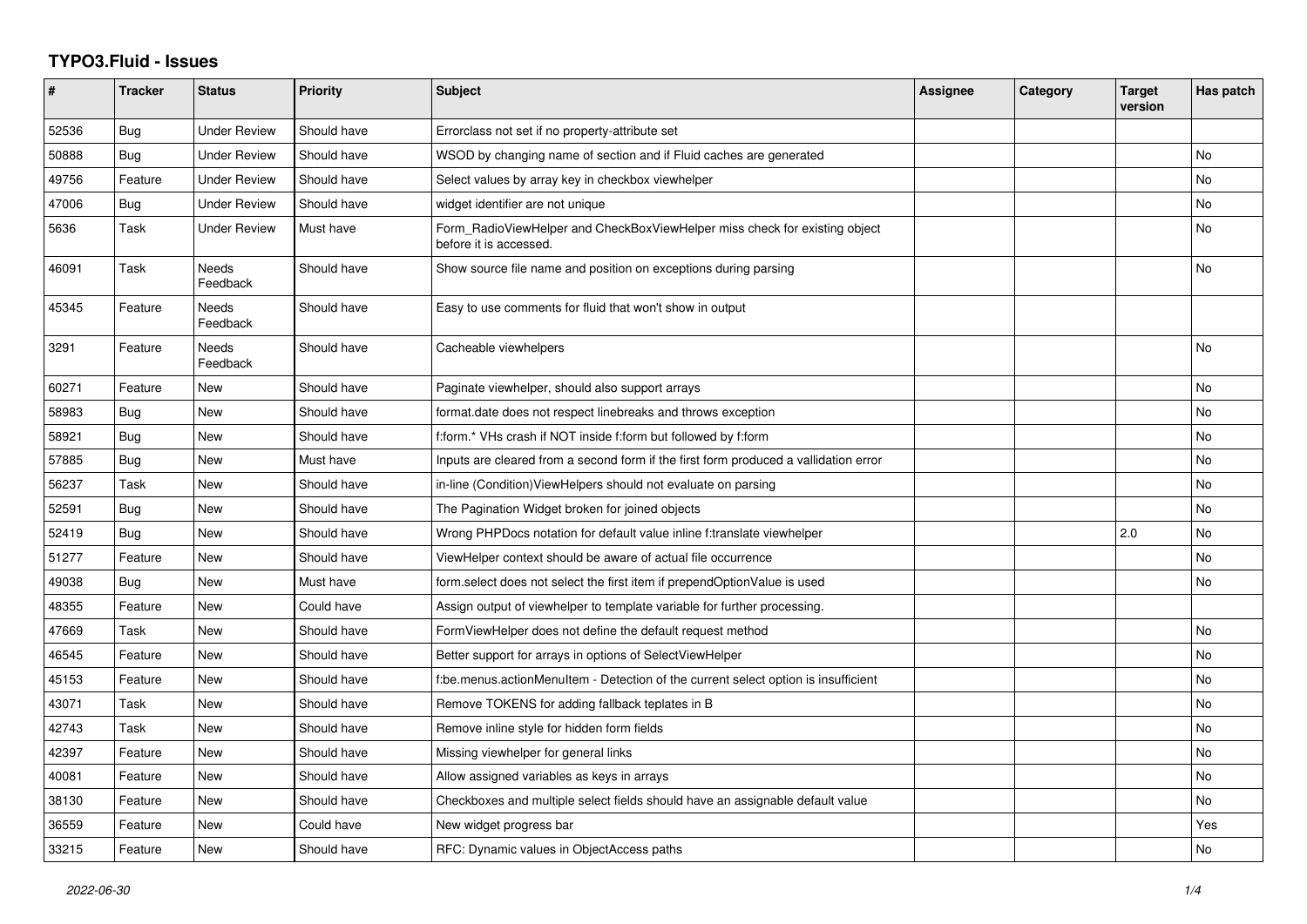| #     | <b>Tracker</b> | <b>Status</b>       | <b>Priority</b> | Subject                                                                                                     | <b>Assignee</b> | Category    | <b>Target</b><br>version | Has patch |
|-------|----------------|---------------------|-----------------|-------------------------------------------------------------------------------------------------------------|-----------------|-------------|--------------------------|-----------|
| 28554 | Bug            | New                 | Should have     | (v4) implement feature flag to disable caching                                                              |                 |             |                          | No        |
| 28553 | <b>Bug</b>     | New                 | Should have     | improve XHProf test setup                                                                                   |                 |             |                          | No        |
| 28552 | <b>Bug</b>     | New                 | Should have     | (v5) write ViewHelper test for compiled run; adjust functional test to do two passes<br>(uncached & cached) |                 |             |                          | No        |
| 28550 | <b>Bug</b>     | New                 | Should have     | (v4) make widgets cacheable, i.e. not implement childnodeaccess interface                                   |                 |             |                          | No        |
| 28549 | <b>Bug</b>     | New                 | Should have     | make widgets cacheable, i.e. not implement childnodeaccess interface                                        |                 |             |                          | No        |
| 13045 | <b>Bug</b>     | New                 | Should have     | Entity decode of strings are different between if-conditions and output of variable                         |                 |             |                          |           |
| 9514  | Feature        | New                 | Should have     | Support explicit Array Arguments for ViewHelpers                                                            |                 |             |                          |           |
| 46257 | Feature        | <b>Under Review</b> | Should have     | Add escape sequence support for Fluid                                                                       |                 | Core        |                          | No        |
| 62346 | Feature        | New                 | Could have      | f:comment should have high precende                                                                         |                 | Core        | 3.x                      | No        |
| 39990 | Bug            | New                 | Should have     | Same form twice in one template: hidden fields for empty values are only rendered<br>once                   |                 | Core        |                          | No        |
| 32035 | Task           | New                 | Should have     | Improve fluid error messages                                                                                |                 | Core        |                          | Yes       |
| 30555 | Feature        | New                 | Could have      | Make TagBuilder more extensible                                                                             |                 | Core        |                          | No        |
| 27607 | Bug            | New                 | Must have       | Make Fluid comparisons work when first element is STRING, second is NULL.                                   |                 | Core        |                          | No        |
| 10472 | Feature        | New                 | Could have      | <b>Fluid Standalone distribution</b>                                                                        |                 | Core        |                          | No        |
| 7608  | Feature        | New                 | Could have      | Configurable shorthand/object accessor delimiters                                                           |                 | Core        |                          | Yes       |
| 4704  | Feature        | New                 | Should have     | Improve parsing exception messages                                                                          |                 | Core        |                          |           |
| 3481  | Bug            | New                 | Should have     | Use ViewHelperVariableContainer in PostParseFacet                                                           |                 | Core        |                          | No        |
| 1907  | Feature        | New                 | Could have      | Default values for view helpers based on context                                                            |                 | Core        |                          |           |
| 46289 | Bug            | Needs<br>Feedback   | Should have     | Enable Escaping Interceptor in XML request format                                                           |                 | View        | 2.0.1                    | No        |
| 8989  | Feature        | Needs<br>Feedback   | Could have      | Search path for fluid template files                                                                        |                 | View        |                          | No        |
| 60181 | Feature        | New                 | Could have      | Caching mechanism for Fluid Views/Templates                                                                 |                 | View        |                          | No        |
| 45394 | Task           | New                 | Should have     | Forwardport Unit test for standalone view                                                                   |                 | View        |                          | No        |
| 43072 | Task           | New                 | Should have     | Remove TOKENS for adding templates fallback in Backporter                                                   |                 | View        |                          | No        |
| 38369 | <b>Bug</b>     | New                 | Must have       | Resource ViewHelpers should not fall back to request package                                                |                 | View        |                          | No        |
| 65424 | <b>Bug</b>     | <b>Under Review</b> | Should have     | SelectViewHelper must respect option(Value Label)Field for arrays                                           |                 | ViewHelpers |                          | No        |
| 44234 | Bug            | <b>Under Review</b> | Should have     | selectViewHelper's sorting does not respect locale collation                                                |                 | ViewHelpers | 2.1                      | No        |
| 34682 | Bug            | <b>Under Review</b> | Should have     | Radio Button missing checked on validation error                                                            |                 | ViewHelpers |                          | No        |
| 60856 | Bug            | New                 | Must have       | Target attribute not supported by the form viewhelper                                                       |                 | ViewHelpers |                          | Yes       |
| 60003 | Feature        | New                 | Should have     | Add required-Attribute to f:form.password                                                                   |                 | ViewHelpers |                          | No        |
| 54284 | Bug            | New                 | Should have     | Default Option for Switch/Case VH                                                                           |                 | ViewHelpers |                          | No        |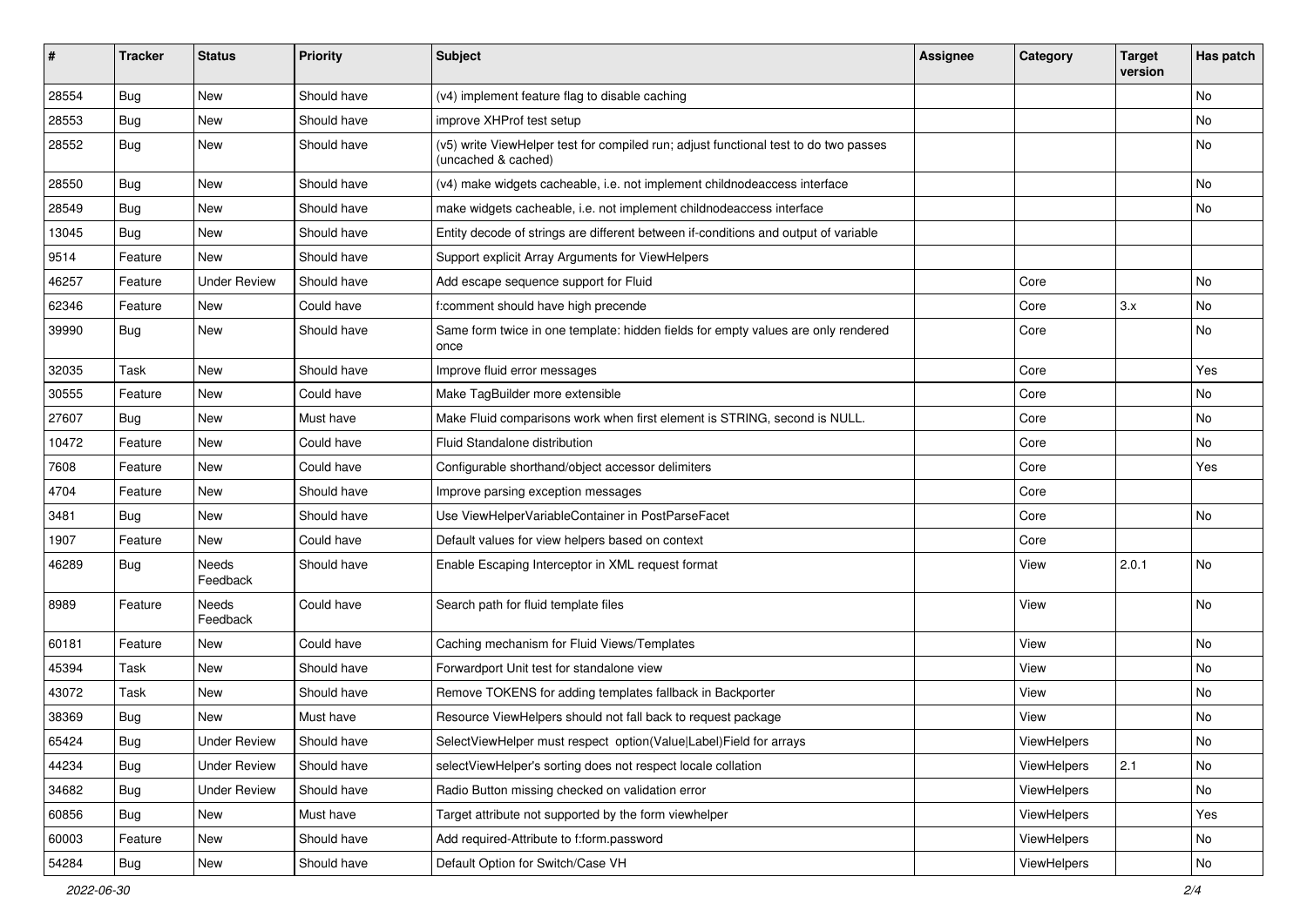| #     | <b>Tracker</b> | <b>Status</b>       | <b>Priority</b>      | Subject                                                                                                | <b>Assignee</b>             | Category    | <b>Target</b><br>version | Has patch |
|-------|----------------|---------------------|----------------------|--------------------------------------------------------------------------------------------------------|-----------------------------|-------------|--------------------------|-----------|
| 51100 | Feature        | New                 | Must have            | Links with absolute URI should have the option of URI Scheme                                           |                             | ViewHelpers |                          | <b>No</b> |
| 49600 | Bug            | New                 | Should have          | f:form tag shown as a HTML on frontend                                                                 |                             | ViewHelpers |                          | No        |
| 40064 | Bug            | New                 | Must have            | Multiselect is not getting persisted                                                                   |                             | ViewHelpers |                          | No        |
| 39936 | Feature        | New                 | Should have          | registerTagAttribute should handle default values                                                      |                             | ViewHelpers |                          | No        |
| 37619 | Bug            | New                 | Should have          | Fatal Error when using variable in name attribute of Section ViewHelper                                |                             | ViewHelpers |                          | No        |
| 36410 | Feature        | New                 | Should have          | Allow templates to send arguments back to layout                                                       |                             | ViewHelpers |                          | No        |
| 34309 | Task           | New                 | Could have           | Unknown ViewHelpers cause exception - should be handled more graceful                                  |                             | ViewHelpers |                          | No        |
| 30937 | Bug            | New                 | Should have          | CropViewHelper stringToTruncate can't be supplied so it can't be easily extended                       |                             | ViewHelpers |                          | Yes       |
| 26664 | Task           | New                 | Won't have this time | Clean up Form ViewHelpers                                                                              |                             | ViewHelpers |                          | No        |
| 26658 | Task           | New                 | Won't have this time | Make Form ViewHelpers consistent                                                                       |                             | ViewHelpers |                          | No        |
| 10911 | Task           | New                 | Should have          | Tx_Fluid_ViewHelpers_Form_AbstractFormViewHelper->renderHiddenIdentityField<br>should be more reliable |                             | ViewHelpers |                          | No        |
| 9950  | Task           | New                 | Should have          | Binding to nested arrays impossible for form-elements                                                  |                             | ViewHelpers |                          |           |
| 8648  | Bug            | New                 | Should have          | format.crop ViewHelper should support all features of the crop stdWrap function                        |                             | ViewHelpers |                          | No        |
| 45384 | Bug            | New                 | Must have            | Persisted entity object in widget-configuration cannot be deserialized (after reload)                  |                             | Widgets     | 2.0.1                    | No        |
| 36655 | Bug            | New                 | Should have          | <b>Pagination Links</b>                                                                                |                             | Widgets     |                          | No        |
| 31955 | Feature        | New                 | Should have          | f:uri.widget                                                                                           |                             | Widgets     |                          | <b>No</b> |
| 51239 | Bug            | <b>Under Review</b> | Must have            | AbstractViewHelper use incorrect method signature for "\$this->systemLogger->log()"                    | Adrian Föder                | Core        |                          | Yes       |
| 54195 | Task           | New                 | Should have          | Rename and move FormViewHelper's errorClass value, currently 'f3-form-error'                           | Adrian Föder                | ViewHelpers |                          | No.       |
| 59057 | Bug            | Under Review        | Must have            | Hidden empty value fields shoud be disabled when related field is disabled                             | <b>Bastian</b><br>Waidelich | ViewHelpers |                          | No        |
| 58862 | Bug            | Needs<br>Feedback   | Should have          | FormViewHelper doesn't accept NULL as value for \$arguments                                            | <b>Bastian</b><br>Waidelich | ViewHelpers |                          | Yes       |
| 53806 | Bug            | Under Review        | Should have          | Paginate widget maximumNumberOfLinks rendering wrong number of links                                   | Bastian<br>Waidelich        | Widgets     |                          | No        |
| 55008 | Bug            | <b>Under Review</b> | Should have          | Interceptors should be used in Partials                                                                | Christian Müller            |             |                          | No        |
| 33628 | Bug            | Needs<br>Feedback   | Must have            | Multicheckboxes (multiselect) for Collections don't work                                               | Christian Müller            | ViewHelpers |                          | No        |
| 3725  | Feature        | New                 | Could have           | <b>CSS Engine</b>                                                                                      | Christian Müller            | ViewHelpers |                          | No        |
| 37095 | Feature        | New                 | Should have          | It should be possible to set a different template on a Fluid TemplateView inside an<br>action          | Christopher<br>Hlubek       |             |                          | No        |
| 43346 | Feature        | <b>Under Review</b> | Should have          | Allow property mapping configuration via template                                                      | Karsten<br>Dambekalns       | ViewHelpers | 2.1                      | No        |
| 8491  | Task           | Needs<br>Feedback   | Should have          | link.action and uri.action differ in absolute argument                                                 | Karsten<br>Dambekalns       | ViewHelpers |                          | No        |